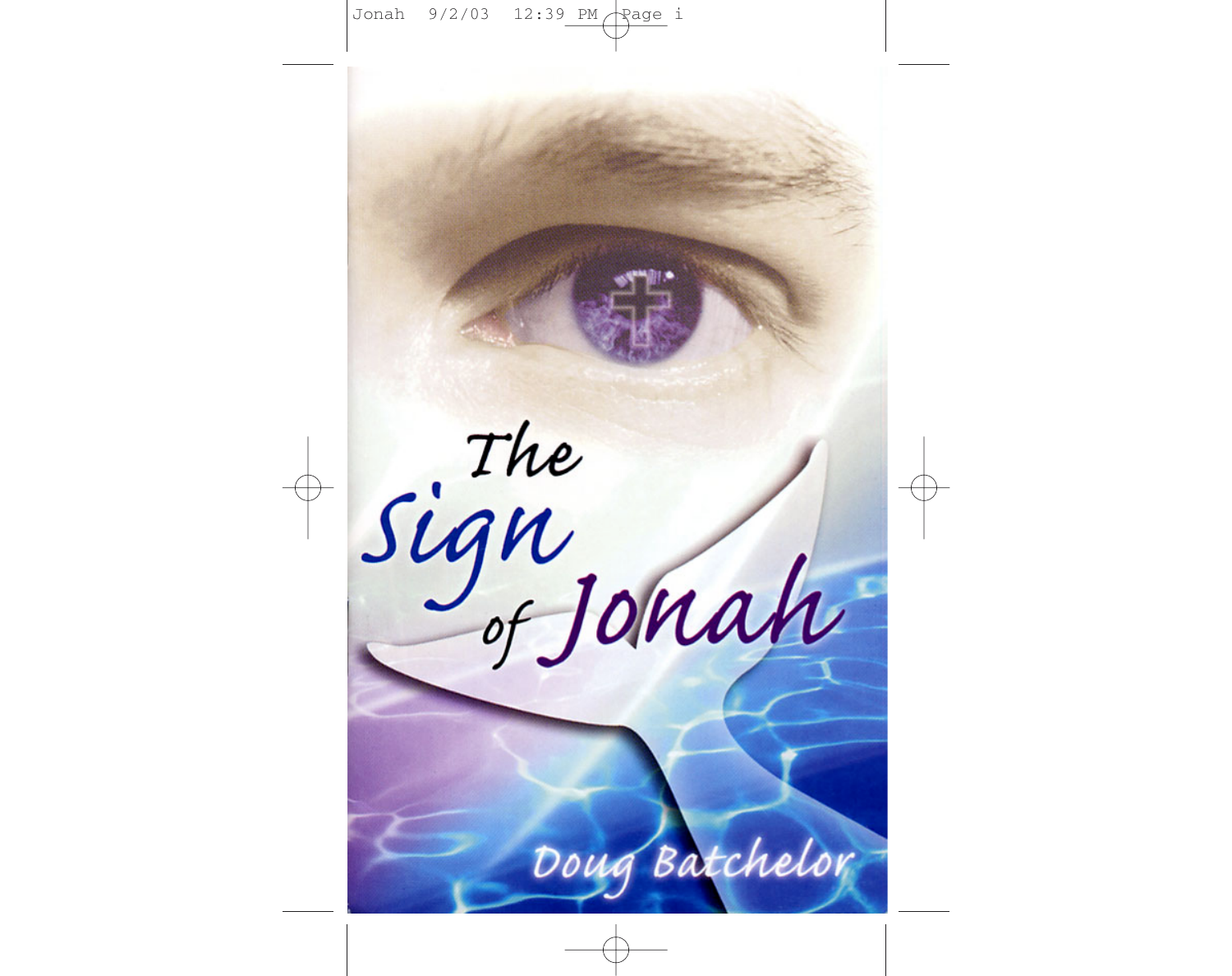# **THE SIGN OF JONAH**

# **BY DOUG BATCHELOR**

#### **Contents**

| The Times of Jonah and Jesus  24   |  |
|------------------------------------|--|
|                                    |  |
| Jonah and the Nation of Israel  27 |  |
| Jonah is a Symbol of the Lost  29  |  |

Copyright © 2002 by Doug Batchelor

All rights reserved. Printed in the USA.

Published by **Amazing Facts, Inc.** P. O. Box 1058 Roseville, CA 95678-8058

Edited by Anthony Lester Cover Design by Haley Trimmer Layout Design by Greg Solie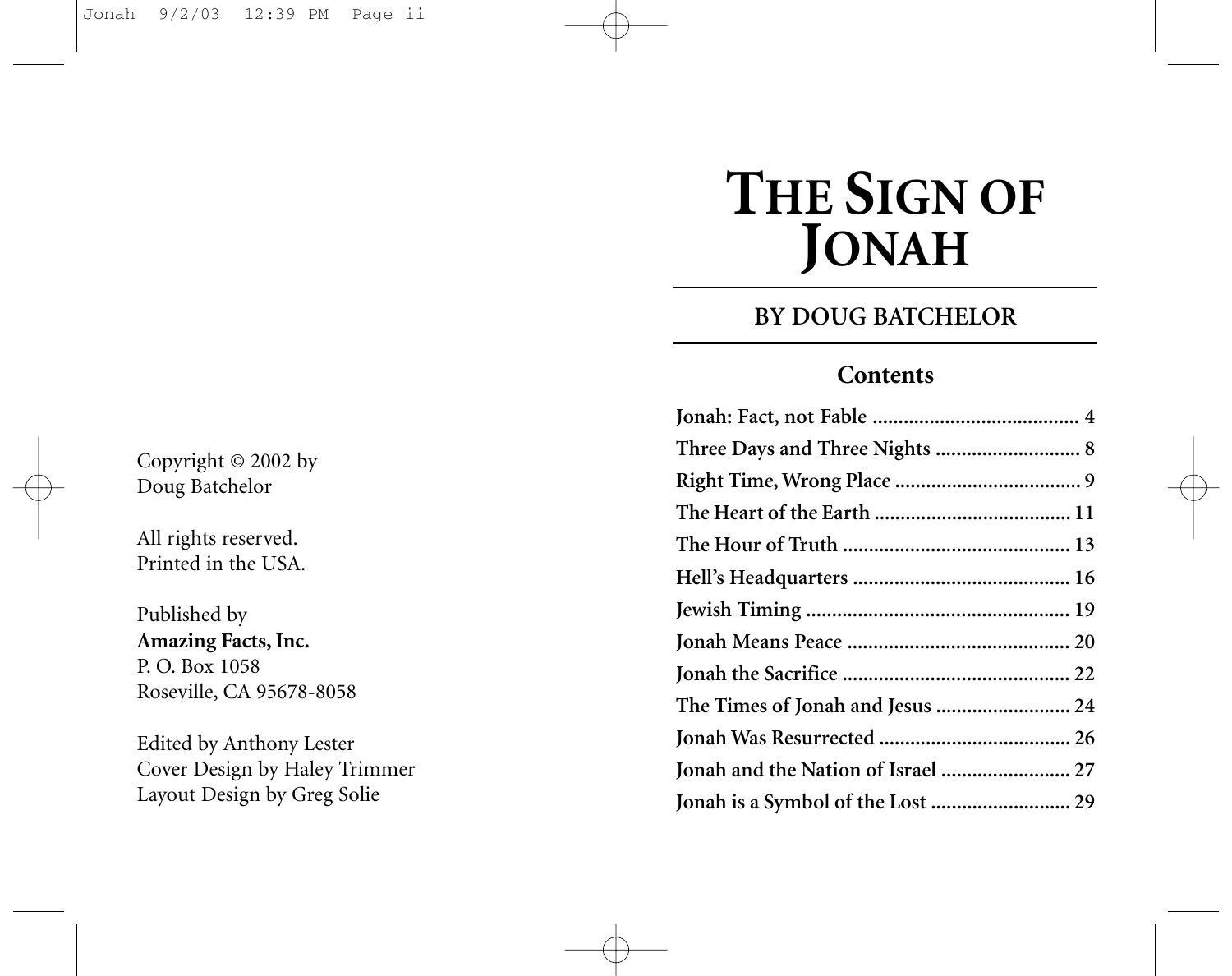An Amazing Fact: *It has been estimated that 10 billion birds engage in migratory flights every year. For example, one species of shrike wings its way 3,500 miles from Central Asia to the Equator of Africa. The longest recorded flight made by a homing pigeon took place in 1931, when the resolute bird flew from Arras, France, to its home in Saigon, Vietnam. When released, the pigeon flew straight as an arrow for 7,200 miles over unfamiliar territory to its home in only 24 days! But the Arctic tern has the longest migration of any animal: the tenacious tern wings from its nesting grounds in the Arctic North to the Antarctic and back: a roundtrip journey of nearly 25,000 miles!*

Animal migration remains one of the great marvels, mysteries and miracles of God's creation. Scientists are still mystified by how migrating animals know exactly where to go and when. How do they unerringly find their way back to the same beach, stream, or feeding grounds that they haven't seen since birth? Here are some more mindblowing examples: The Monarch butterfly is known for its extraordinarily long migrations. During the summer months, Monarchs can be found fluttering from Canada and throughout the United States to their winter home in central Mexico—traveling in some cases more than 2,000 miles! And the Chinook migrates farther than any other salmon, often traveling up to 2,000 miles inland to spawn in the exact freshwater streams and creeks as did their ancestors.

God's creatures have a wonderful, natural sense of bearing; however, humans, even many Christians, sometimes go the very opposite direction from where the Lord has directed them. The Bible even teaches that in some respects, animals are often more in tune with the Lord than humans. *"But now ask the beasts, and they will teach you; And the birds of the air, and they will tell you; Or speak to the earth, and it will teach you; And the fish of the sea will explain to you. Who among all these does not know That the hand of the Lord has done this?"* **(Job 12:7–9).**

Scriptures provide a remarkable account of a reluctant prophet that went in the wrong direction, until God arrested the wanderer's attention using His creatures and the elements. Jesus later tells us that the story of that same wayward prophet serves as a bea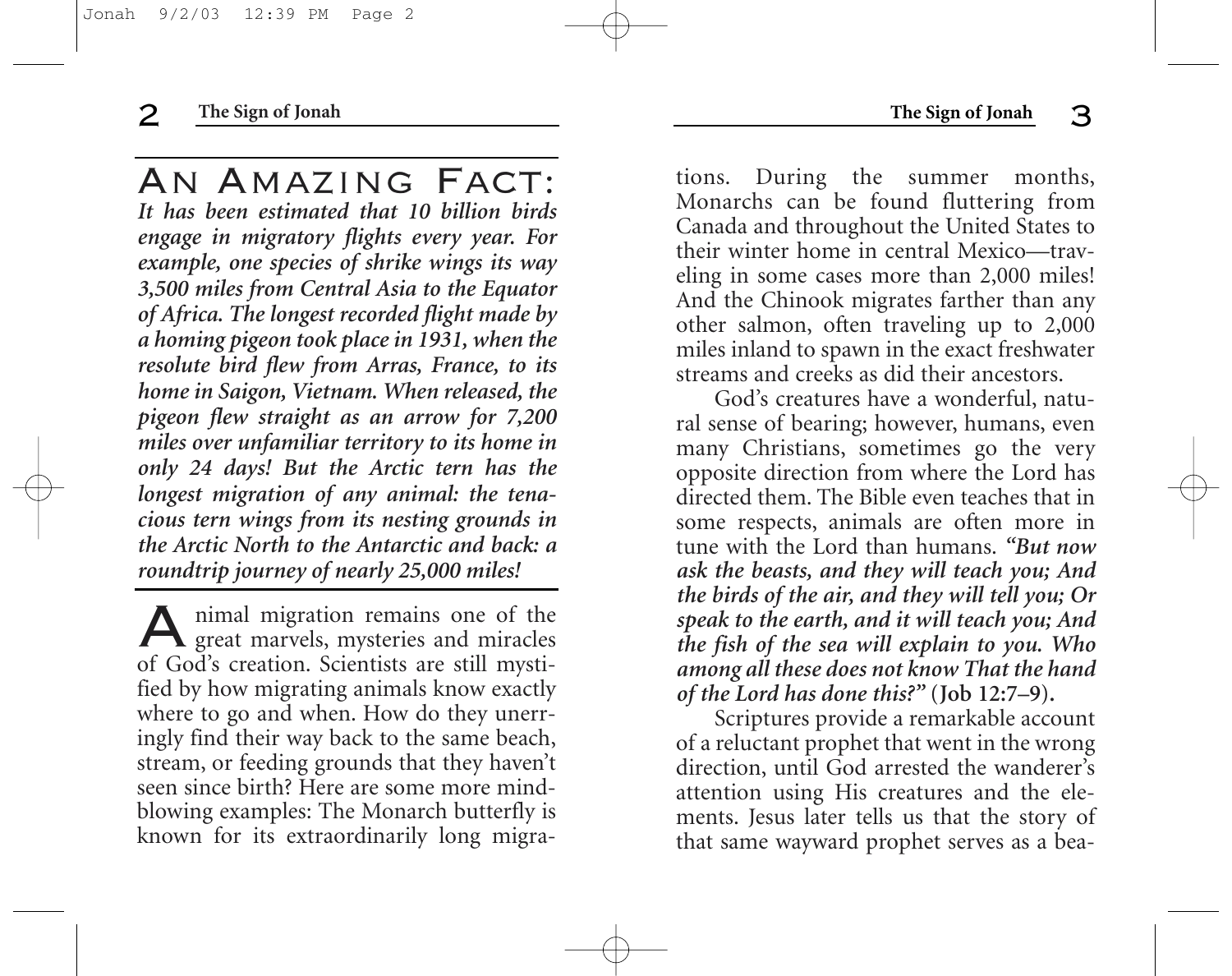con to help the lost find their way home to the Savior.

*"Then some of the scribes and Pharisees answered, saying, 'Teacher, we want to see a sign from You.' But He answered and said to them, 'An evil and adulterous generation seeks after a sign, and no sign will be given to it except the sign of the prophet Jonah. For as Jonah was three days and three nights in the belly of the great fish, so will the Son of Man be three days and three nights in the heart of the earth'"***(Matthew 12:38-40).**

I recommend that you take a few moments to read the book of Jonah to reacquaint yourself with the adventures of this amazing prophet. (These four captivating chapters take only about 10 minutes to read, and it will greatly enhance your understanding and enjoyment of this fascinating study.)

#### **Jonah: Fact, not Fable**

An old woman rode home on a city bus quietly reading her Bible. An atheist sat next to her, cynically observing her devotions. "*Madam*," he finally interrupted, "*do you actually believe the Bible is true?*"

Detecting the sarcasm in his voice, she simply said, "*Yes sir. Every word.*"

He pressed his case. "*You mean you believe that God spoke the world into existence in six days?*"

Without even glancing up, she replied, "*Absolutely!*"

"*And I suppose you believe that Noah survived a global flood, saving all the world's creatures too?*"

"*Yes I do!*"

Growing exasperated, the man said, "*You probably even believe the story of Jonah?*" She nodded and continued reading. "*How could a man possibly survive in a fish for three days?*"

"*I'm not sure,*" the old woman responded. "*I suppose when I get to heaven, I will have to ask him.*"

Mockingly, the atheist asked, "*But what if he isn't in heaven?*"

For the first time, the Christian woman looked up at the irritating man and squarely met his gaze. She answered,"*Then you will get to ask him!*"

It's a cute story—but let's face it, few miracles of Scripture have been more doubted and maligned than the story of Jonah. Sure, it seems too incredible to believe that someone could be swallowed whole by a large fish, much less survive for three days in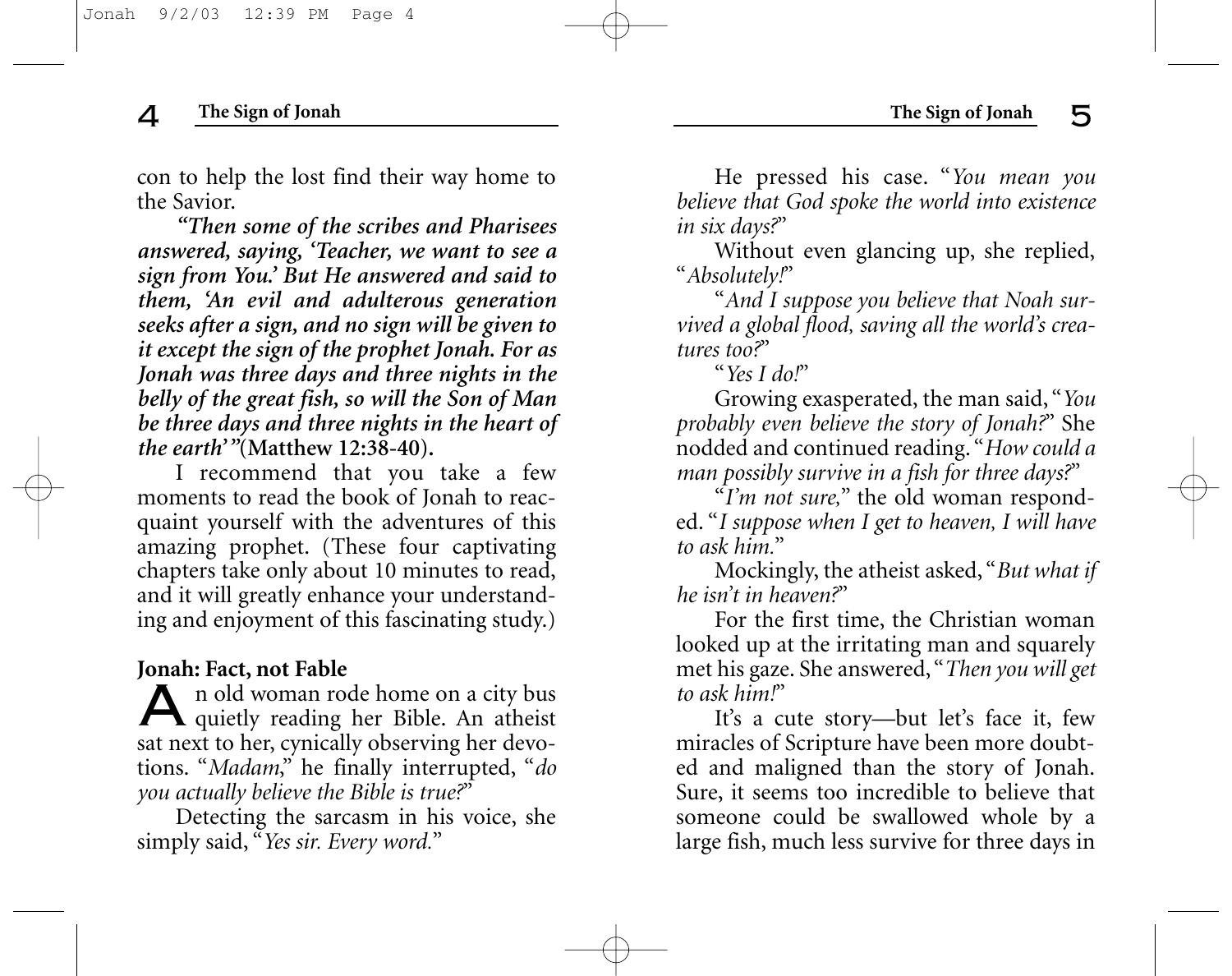its belly! (The claims that a whale could not swallow a man whole is a myth! But it's really not an issue either, because the word used in **Jonah 1:17**, like the one in **Matthew 12:40**, does not mean whale; instead, it means sea monster.)

I confess that early in my Christian experience, I wondered how the story of Jonah could be literally true. But then I heard Dr. J. Vernon McGee, on his *Through The Bible* radio broadcast, cite three credible examples in modern times in which people were swallowed by some type of large fish—and then were later rescued alive!

One story dates back to the late 19th century. The Star of the East, a whaling ship operating off the Falkland Islands in the South Atlantic, was in pursuit of a large whale. Its harpoon boats were launched, and the whale was successfully speared. However, in the violence that followed, one of the smaller boats capsized—throwing two crewmembers into the sea. One of them was found drowned, but the other, James Bartley, disappeared without a trace. The whale was eventually subdued, and its carcass hoisted onto the ship where the crew began carving it up for blubber.

After a couple of days, they worked down to the stomach, where they noticed something large moving around inside. They cut the stomach open—and there lay James Bartley. He was doubled up, unconscious, and even somewhat digested, but he was alive! They doused him with seawater, put him in the captain's cabin to recover—and after a few weeks of bed-rest, he was back on the job.

Some accounts include a detailed description of what Bartley experienced and felt during his whale of a journey. He said that he remembered flying through the air when the whale struck the boat with its tail. Then suddenly, darkness surrounded him as he slipped along a smooth passage of some sort. He then came into a larger area marked by a slimy substance that shrunk from his touch. He soon realized that he was in the whale. He could breathe, but it was also very hot! He said that later he lost consciousness, and the next thing he remembered was the crew caring for him.

Other accounts say that Bartley's skin was permanently affected by the gastric juices in the whale, and that he had a bleached-white appearance for the remainder of his life. Other versions describe his skin as having a bluish color after his rescue.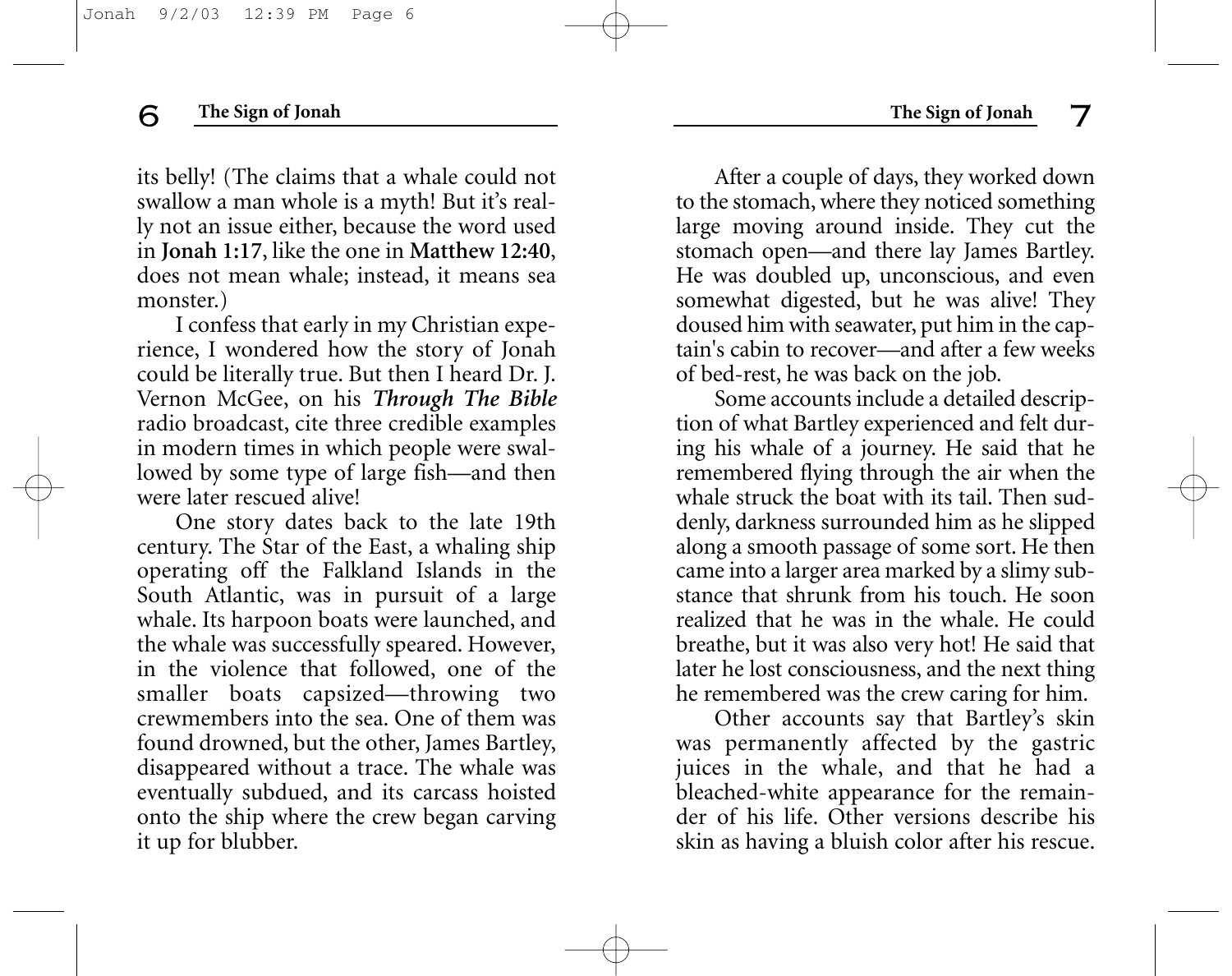Beyond this evidence, we should not forget that the Bible says: *"Now the Lord had prepared a great fish to swallow up Jonah"* **(Jonah 1:17).** This means that whatever modification this creature needed to accommodate Jonah's temporary residence, God prepared it. Yet even more powerful than these arguments, it should be sufficient for every Christian that Jesus states Jonah's experience was a fact and not a fable **(Matthew 12:40).**

#### **Three Days and Three Nights**

Before addressing the meaning behind the *"sign of Jonah,"* I first want to explain the time interval of *"three days and three nights."* That is a frequently asked question in connection with this familiar text. Because of a simple misunderstanding, this particular passage in Matthew has managed to cause confusion, frustration and even division among laypersons, clergy and scholars alike. By first dealing with the popular *"three days and nights"* conundrum regarding the story of Jonah, we'll be able to peacefully proceed through the rest of this wonderful study.

Jesus says that the Son of Man will *"be three days and three nights in the heart of the* *earth"*—meaning in the tomb. We'll assume, as commonly believed, that Jesus died Friday and rose Sunday. Noting this, no matter how you cut it, Jesus was not in the tomb for three nights—even though Scripture distinctly states "three nights."

Many people I've met felt that the Bible just could not be trusted because of this supposed discrepancy. And others attempt to accommodate the *"three nights"* verse by adopting the belief that Jesus died on Wednesday or Thursday—still others reason that Jesus did not really mean three literal nights.

Frankly, it's very sad to see Christians expend so much energy struggling to explain something that the Bible clearly explains itself! The problem is not in *"the three days and three nights"* at all. The problem springs from our misunderstanding of the phrase *"in the heart of the earth."* I'll first address this issue, and then explain what *"heart of the earth"* means.

#### **Right Time, Wrong Place**

This "right time, wrong place" misinterpretation is strikingly similar to a tragic experience the Millerites experienced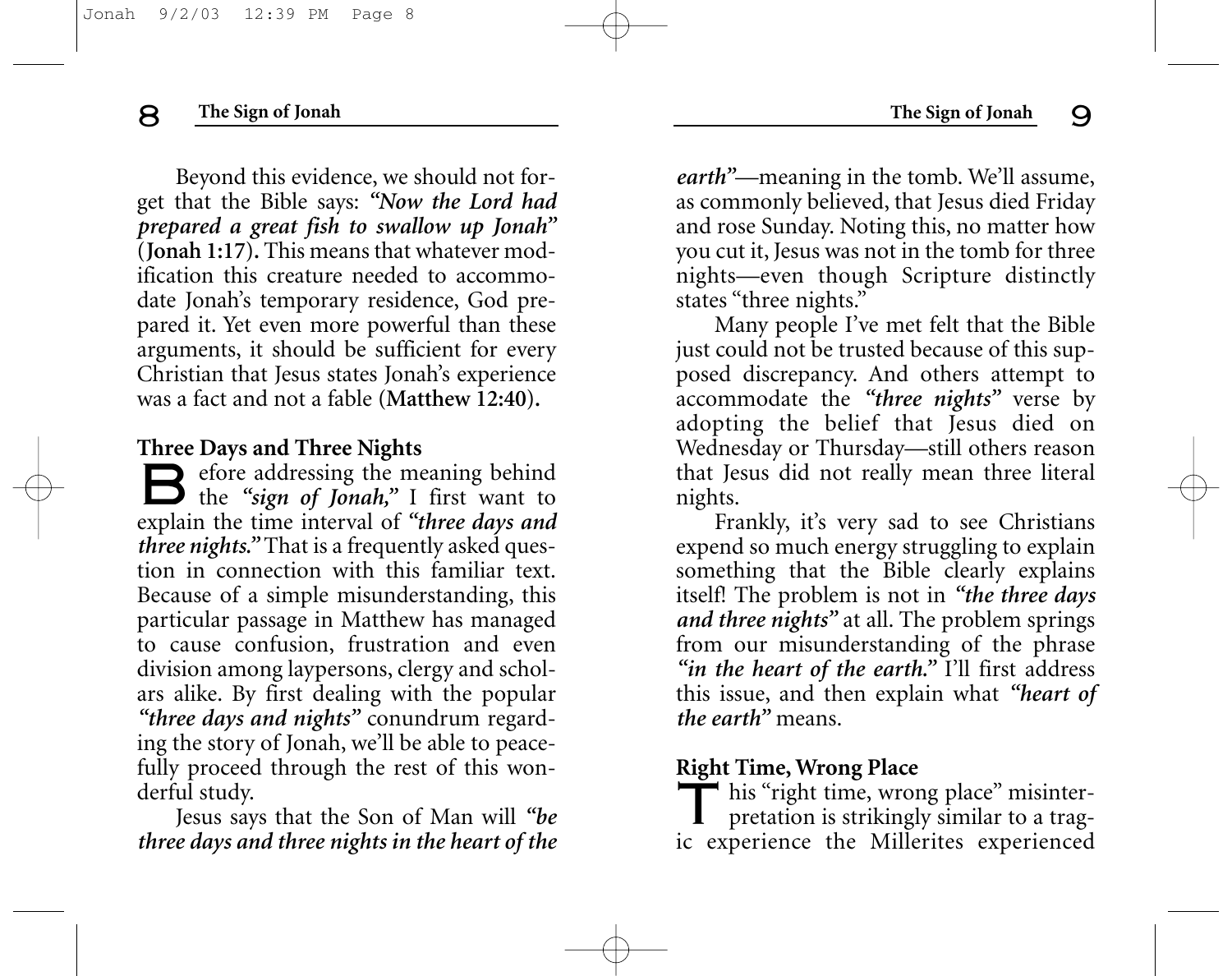more than 150 years ago. As the result of his diligent Bible studies, William Miller, a godly Baptist preacher, believed and taught that Jesus would return in 1844. He based this on a verse in **Daniel 8:14**, which states: *"Unto two thousand and three hundred days; then shall the sanctuary be cleansed."* William Miller then quickly located the starting point of this prophecy, which was 457 B.C. as predicted in **Daniel 9:25:** *"From the going forth of the commandment to restore and to build Jerusalem."* By adding 2,300 prophetic days—a day in prophecy equals a year according to **Ezekiel 4:6**—he calculated that Jesus would come in 1844. They assumed that the sanctuary must be the earth, which is to be cleansed by fire. Even though they had the right time—they had the wrong place and, in turn, the wrong event.

When the time came and went, and Jesus had not returned as thought, the devastated Millerites tried to find their error. Many continued refiguring dates, even though the problem lay squarely on the place, not the time. The Bible never calls the earth the sanctuary—therefore, the sanctuary in **Daniel 8:14** does not mean the earth, which was the Millerites' blunder.

Indeed, Jesus was not coming to cleanse the earth with fire in 1844. However, He did begin a special work as our High Priest to cleanse the sanctuary in heaven from the sins of His people **(Daniel 8:12-14; Hebrews 8:1- 6; Leviticus 16:1-17).** Christ also began to cleanse His sanctuary, or church, on earth from the false doctrines that had deeply taken root during the Dark Ages.

## **The Heart of the Earth**

W henever we attempt to gather the meaning of a passage in Scripture, we must compare it with other similar or related passages. This allows the Bible—the inspired Word—to interpret itself. Since the term *"heart of the earth"* is found only in **Matthew 12,** and nowhere else in Scripture, we need to find similar verses to reference.

The phrase *"in the earth"* appears 66 times in the King James Bible, but none of these refers to the grave. For instance, in the Lord's Prayer we pray, *"Thy will be done in earth as it is in heaven."* Does this mean we're praying for God's will to be done in the tomb as it is in heaven? No, of course not! Rather, it means His will among the people of earth—the nations of the earth—as it is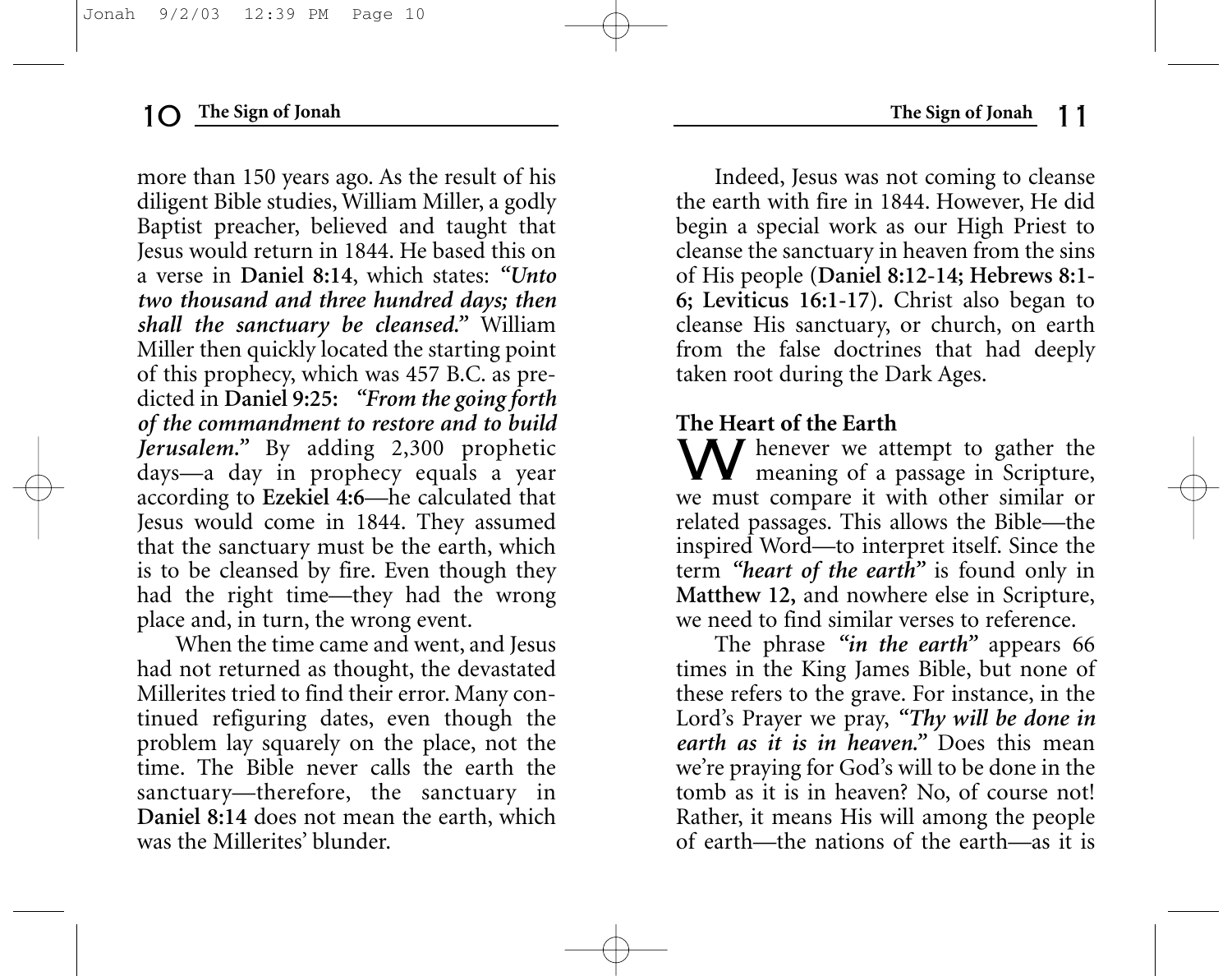done among the angels in heaven.

In the second commandment, we read, *"Thou shalt not make unto thee any graven image, or any likeness of any thing that is in heaven above, or that is in the earth beneath, or that is in the water under the earth"* **(Exodus 20:4).** We easily recognize here that *"in the earth beneath"* does not mean in the grave, but rather in the world. Jesus also says, *"Blessed are the meek: for they shall inherit the earth"* **(Matthew 5:5).** Does that mean they will inherit the tomb? I think you get my point.

In **Matthew 12:40,** the word *"heart"* comes from the Greek word *kardia*, which is where we get the word "cardiac." According to Strong's, *kardia* means the heart (i.e., thoughts or feelings [mind]); it also can mean the middle. Additionally, the Greek word for "earth" is *ge*. It literally means soil, a region, or the solid part or whole of the terrene globe (including the occupants in each application)—including country, ground, land, or world.

So the phrase *"in the heart of the earth"* can easily be translated as "in the midst of the world"—or in the grip of this lost planet—that Jesus came to save!

In other words, in **Matthew 12:40,** the

Lord is telling His disciples that just as Jonah was in the belly of a great fish, so the Son of Man would be in the central clutches of the world.

### **The Hour of Truth**

The life of Jesus is marked by several pivotal moments. When He turned 12, He became aware of His life calling as the Lamb of God and His special relationship with the Father. Then at His baptism, Jesus began His life of public ministry. *"The time is fulfilled, and the kingdom of God is at hand."* **(Mark 1:15).**

But when exactly were the sins of the world placed upon the Lamb of God? Was it when He died on the cross, or when they laid His body in the grave? The answer is no. These were part of paying the penalty for sin—having died on the cross and placed in the tomb, His suffering had ended. Was it when they drove the nails into His hands? That was certainly part of it, but the starting point was actually before the crucifixion.

According to Hebrew law, the sins of the people were placed upon the Passover lamb before it was slain. During the Last Supper, with the bread and grape juice, Jesus sealed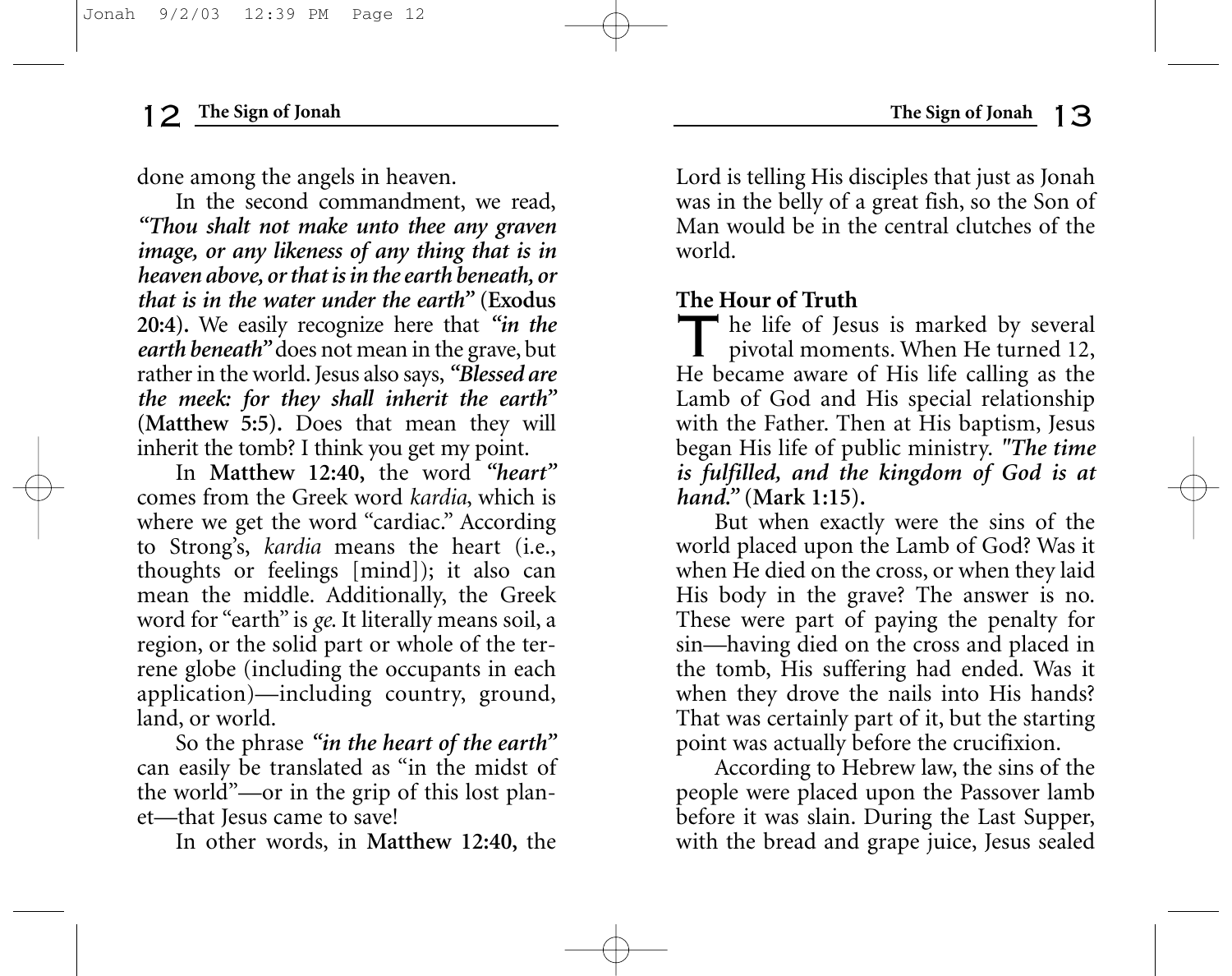His new covenant to be the Lamb who takes away the sins of the world.

Soon after the establishment of this new covenant at the Last Supper, Jesus began bearing our guilt, shame, and penalty. It's worth mentioning that Jesus died during the Passover festival. During that week, thousands of sheep were sacrificed in the Temple so that a virtual stream of blood was flowing from the Temple down to the Kidron brook and eventually flowing into the Dead Sea. After the Last Supper, Jesus crossed the stream of blood on His way to Gethsemane.

*"When Jesus had spoken these words, He went out with His disciples over the Brook Kidron, where there was a garden, which He and His disciples entered"* **(John 18:1).** Jesus went through the Jordan when He began his ministry, and He crossed the bloody Kidron when he began his sufferings.

Then in the Garden of Gethsemane, He prayed an intense prayer of surrender three times. On that Thursday evening, Jesus prayed in agony, sweating drops of blood. He said, *"Not my will, but thine, be done"* **(Luke 22:42-44).** From that moment on, Christ had sealed His surrender, fulfilling His destiny as the guilt-bearer for the fallen race. The mob came and carried Him away.

Jesus was a captive of the devil. For the first time in eternity, communion between the Father and the Son was interrupted. The scissors of our sin cut the cord that had always linked Him to His Father. He was in *"the heart of the earth,"* or more clearly: *"the depths of the world."* Just as with Jonah, there appeared to be a total and hopeless darkness that surrounded the world's redeemer.

There are five Bible verses in which Jesus refers to Thursday evening as "the hour," meaning a pivotal transition time in His ministry:

- *"Then cometh he to his disciples, and saith unto them, Sleep on now, and take your rest: behold, the hour is at hand, and the Son of man is betrayed into the hands of sinners"* **(Matthew 26:45).**
- *"Then He came the third time and said to them, 'Are you still sleeping and resting? It is enough! The hour has come; behold, the Son of Man is being betrayed into the hands of sinners'"* **(Mark 14:41 NKJV).**
- *"And when the hour was come, he sat down, and the twelve apostles with him"* **(Luke 22:14).**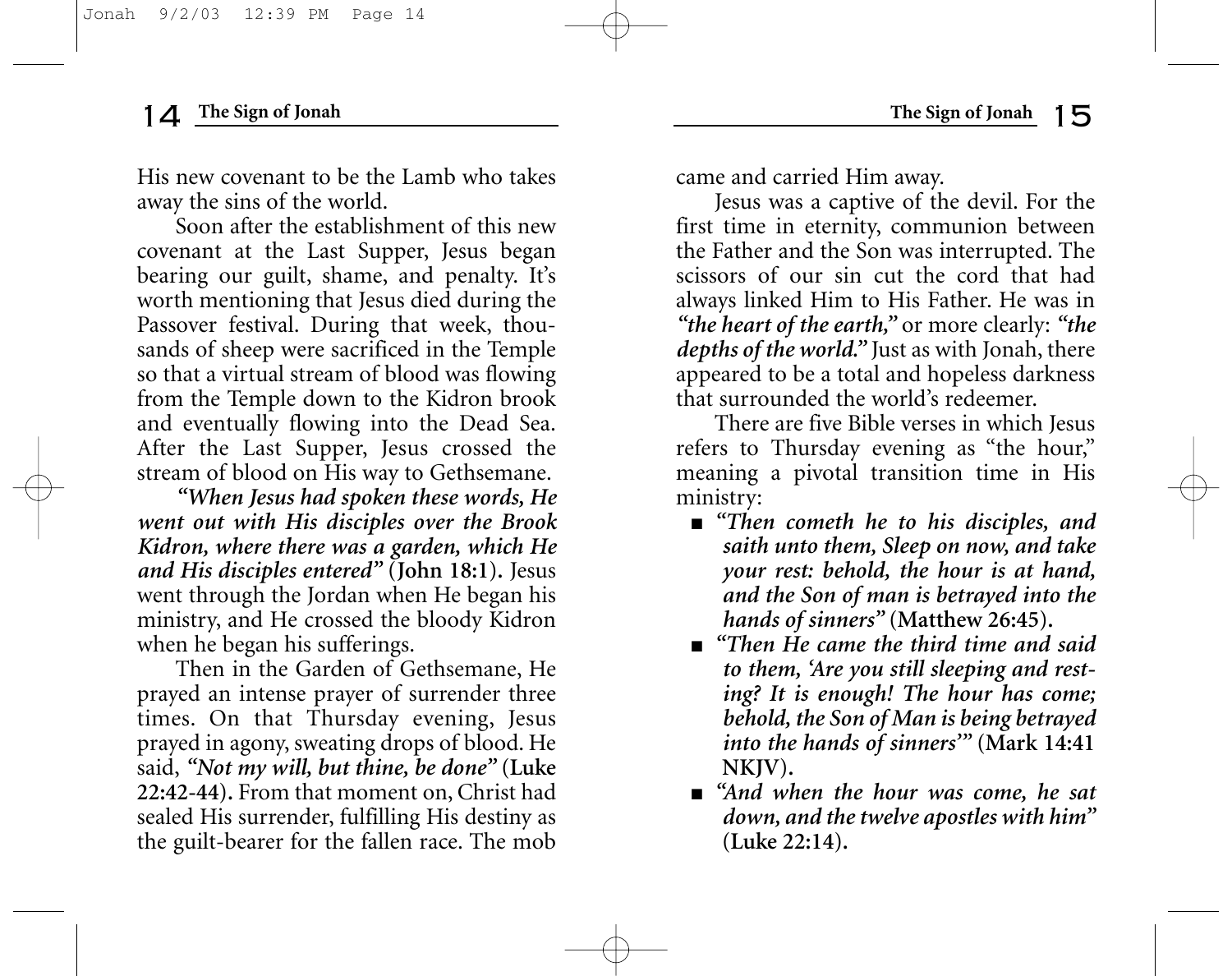- *"Behold, the hour cometh, yea, is now come, that ye shall be scattered, every man to his own, and shall leave me alone"* **(John 16:32).**
- *"Father, the hour is come; glorify thy Son, that thy Son also may glorify thee"* **(John 17:1).**

#### **Hell's Headquarters**

Adistinct change took place the hour Christ was betrayed into the "hands of sinners"—or we might better say "into the hands of the devil." Something different began to happen.

You see, before this point in Jesus' ministry, every time a mob tried to capture or stone Him or hurl Him off a cliff, He passed unharmed. He slipped right through their fingers. This was because He was innocent before the Father, and therefore under divine angelic protection. His hour had not yet come. It was not yet His time to suffer for the sins of the world. But after that hour— Thursday evening—when the past, present, and future sins of the world were placed upon the Lamb of God, then it was time.

Sometimes we forget that the penalty for sin is not just death; there is also punishment or suffering that is perfectly measured out according to our works **(Luke 12:47; 2 Peter 2:9).** Jesus came to take our total penalty, the suffering and the death **(Romans 6:23).** When exactly did He begin to bear the sins of the world? It was actually long before that. It began Thursday evening in the Garden of Gethsemane.

From the moment He began bearing the penalty for our sins, Jesus was in the heart of the earth, or more accurately, the headquarters of hell. Soldiers beat Him. The crowds spat on Him. He was dragged from one trial to another—from the high priest to Pilate, from Herod back to Pilate, and then finally to Golgotha. He was in the clutches of this evil world, the clutches of the devil who is the prince of this world **(John 16:11).**

Also, remember that Jonah was not stationary while he was sequestered in the great fish, as with a dead person in a tomb. Rather, he was like a living captive in a mobile submarine, to go wherever the fish took him. When the fish went up, he went up; and when the fish went down, he went down. In like manner, Jesus was a captive of the devil and his minions. Satan was completely in the control of a demon-crazed mob that took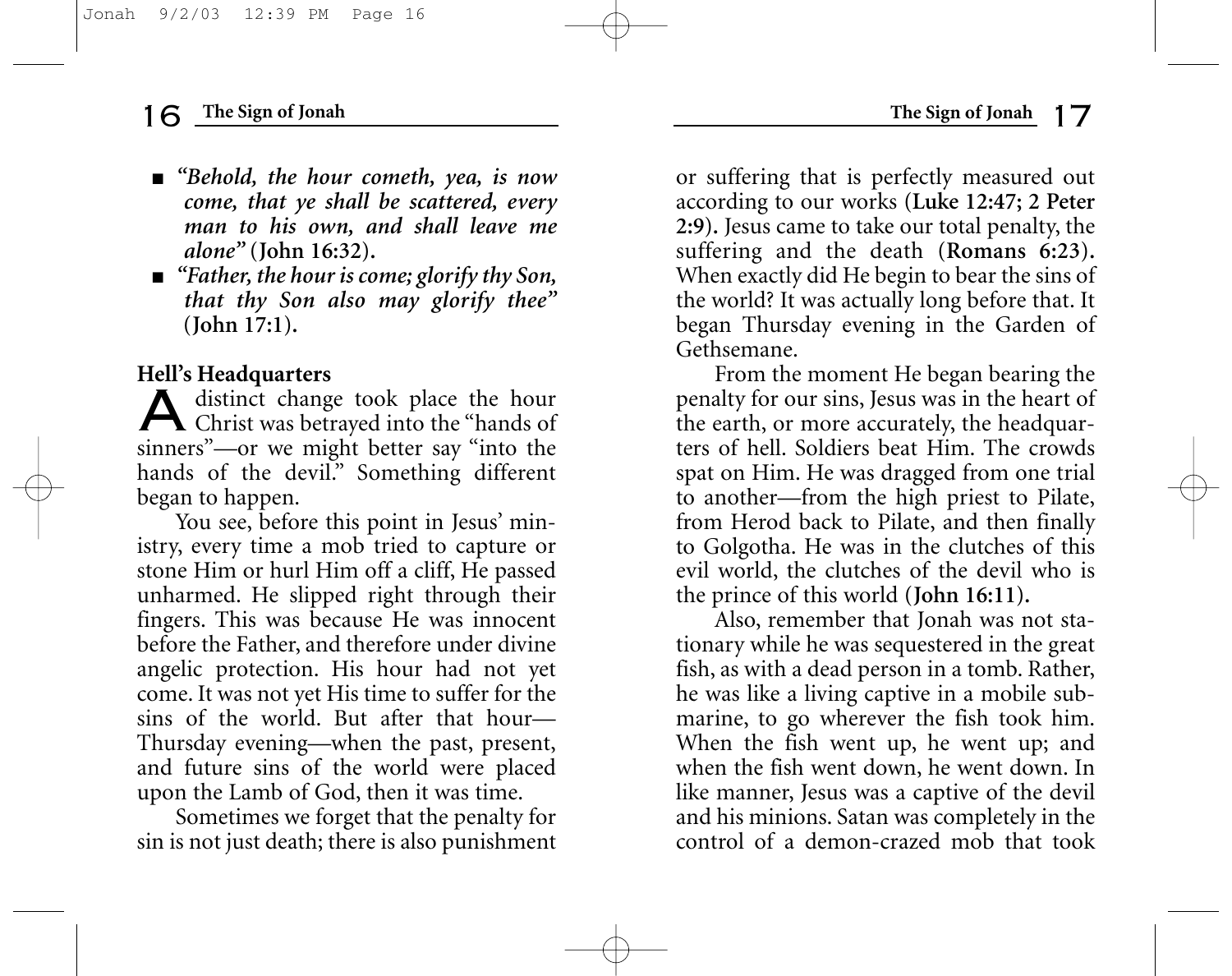Jesus from place to place, heaping abuse, insult, and physical punishment upon our Redeemer. When He suffered the punishment and penalty for our sins, He was *"in the heart,"* or in the midst, of this lost world.

Imagine how Jonah must have suffered during his ordeal as a captive in the pitchblack belly of the great fish. Three days in that slimy, stench-filled darkness must have seemed like an eternity. (Have you ever considered that if Jonah could survive alive in that fish's digestive abyss, he may not have been the only creature still alive and squirming around in there?) Yet the suffering of our Lord was infinitely greater than that of the famous wayward prophet. How much Jesus must love us to willingly endure all that to spare us the miserable fate of the lost!

So as we look again at our Bible text, keep in mind that Jesus never said it would be three 24-hour segments, but rather, the suffering to end all suffering would occur over a period of three days and three nights.

Jesus was "in the heart of the earth," or in the grip of the enemy, over a period of three days and three nights—Thursday night, Friday night, Saturday night.

He rose on Sunday morning.

#### **Jewish Timing**

 $\Box$  efore leaving the timing issue, let's  $\Box$  look at several passages in the Gospels where it plainly states Jesus would rise after 3 days—or the third day. First, these verses are distinct and separate from the "three days and three nights" verse we've already considered.

In **Mark 8:31**, the Bible records, *"And he began to teach them, that the Son of man must suffer many things, and be rejected of the elders, and of the chief priests, and scribes, and be killed, and after three days rise again."* Then to add emphasis, *"For he taught his disciples, and said unto them, The Son of man is delivered into the hands of men, and they shall kill him; and after that he is killed, he shall rise the third day"* **(Mark 9:31).** Some still try to use these texts to lengthen Jesus' time in the tomb. They feel the story makes sense unless they calculate the time like a 72 hour phone call.

But look at it this way: When playing ping pong to determine who serves, you must volley the ball back and forth over the net at least three times before the rally counts. It doesn't matter where the ball is on the table, as long as it goes over the net three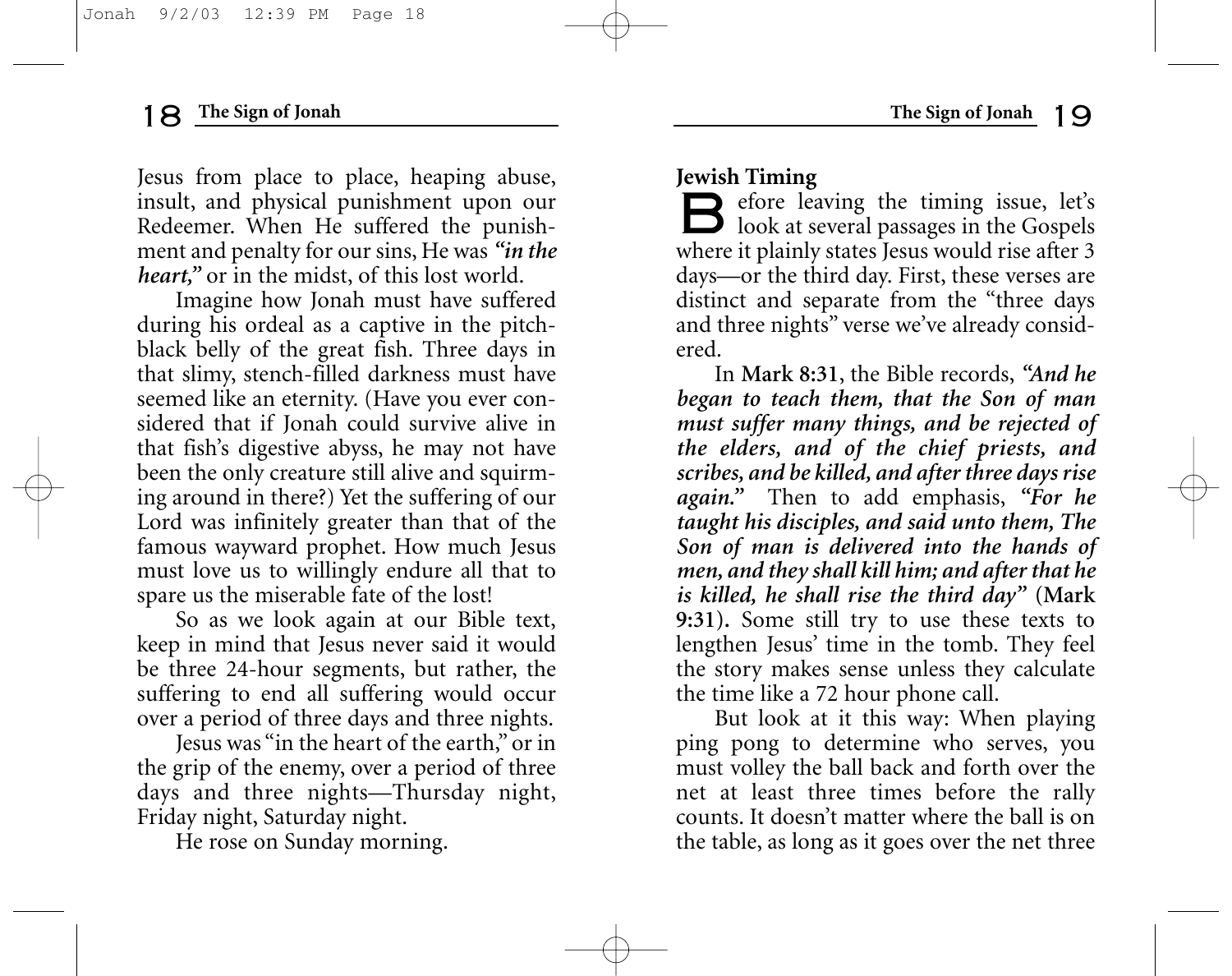times. Likewise, if you rent a car for three days, some rental agencies charge for a car each day, not over a 24-hour period. It doesn't matter how many hours you drive the car—if you have possession for any part of a day, you pay for the entire day. So if you got a car at 6:00 p.m. on a Monday, kept it all day Tuesday, and returned at 5:15 p.m. on Wednesday, you're charged three full days even though you had the car for less than 48 hours!

In like manner, the Jews reckoned time in such a way that if an event touched on any part of three days, it was considered a threeday event—ending on the third day. Jews also used sundials to keep time, and on cloudy days it was harder to measure exact time in hours and minutes. If you lived in a big city, guards or watchmen would ring a bell or blow a horn to mark off the hours. That's how the Bible writers could tell us what hour Jesus was crucified and later died **(Mark 15:25; Mark 15:34).**

### **Jonah Means Peace**

There are many other ways in which Jonah is a type or sign of Christ. Do you remember that just like Jesus, Jonah was

asleep in a boat in the midst of a terrible storm? When the captain found Jonah sleeping, he awoke the snoozing passenger and said, *"Arise, call upon thy God, if so be that God will think upon us, that we perish not"* **(Jonah 1:6).** We can't miss the striking similarities in these words and the ones that the fearful disciples spoke to Jesus when they awoke Him! The disciples awoke Jesus, as He slept in the stern on a pillow, and asked, *"Teacher, do you not care that we are perishing?"* **(Mark 4:38, 39).** Jesus is not willing that any of us should perish, but we must call upon Him to awake and save us. *"Awake, why sleepest thou, O Lord? arise, cast us not off for ever"* **(Psalm 44:23; 2 Peter 3:9; Romans 10:13).**

It is also worthy of mention that both Jesus and Jonah were sleeping in the lowest part of their respective vessels **(Jonah 1:5).** Jesus humbled Himself more than any other that He might exalt us. In fact, the name Jonah means "*dove*," which is a symbol of peace. Jesus is the Prince of Peace **(Isaiah 9:6).**

When Jesus was sleeping in a boat during the storm, they woke Him up, and then He brought peace to their dilemma. *"And he arose, and rebuked the wind, and said unto*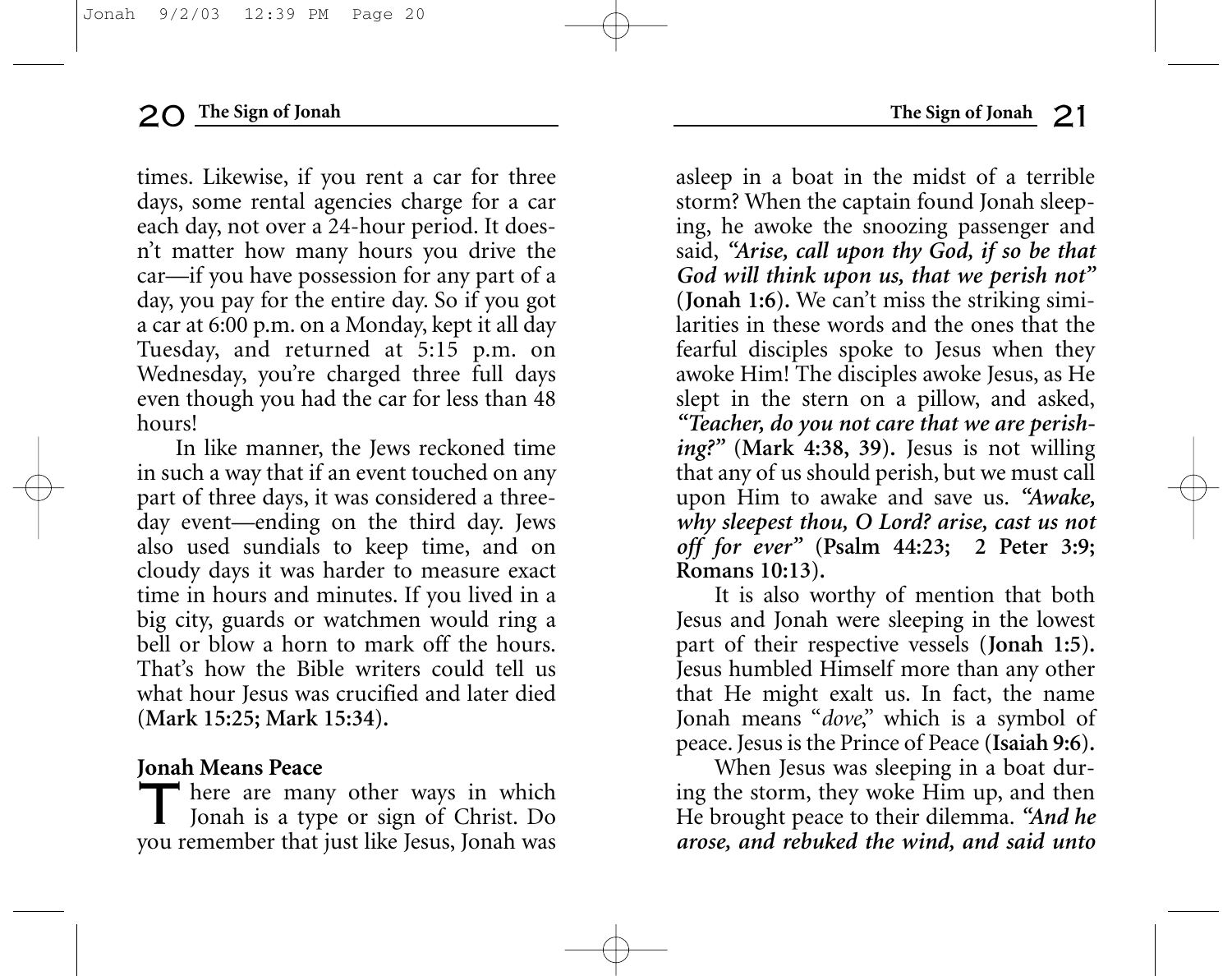*the sea, Peace, be still. And the wind ceased, and there was a great calm"* **(Mark 4:39).**

**Jonah the Sacrifice**<br> **I** onah instructed the sailors to throw him Jonah instructed the sailors to throw him overboard if they wanted to survive and have peace. I once wondered why Jonah didn't volunteer to jump overboard himself. Yet had he done so, the sailors would not have had to take personal responsibility for him. In the same way, we must accept responsibility for the death of God's son. Like Jesus, Jonah too was a willing sacrifice. The wrath of God was coming upon all those doomed sailors, and Jonah took the wrath by offering himself. In the same way, we must take Jesus and offer His blood as our sacrifice to pass from death to life and have that peace that passes understanding.

**Isaiah 53:10** says, *"When thou shalt make his soul an offering for sin, he shall see his seed, he shall prolong his days, and the pleasure of the Lord shall prosper in his hand."*

Notice the prayer the sailors uttered as they offered Jonah to the raging elements. *"Wherefore they cried unto the LORD, and said, We beseech thee, O LORD, we beseech thee, let us not perish for this man's life, and* *lay not upon us innocent blood: for thou, O LORD, hast done as it pleased thee"* **(Jonah 1:14).** It is the innocent blood of Jesus that covers our sins **(Revelation 7:14).**

Now also notice the similarities between Jonah's prayer from the fish's stomach and the messianic prayer that David wrote regarding the sufferings of Jesus from the cross.

Jonah prayed: *"For thou hadst cast me into the deep, in the midst of the seas; and the floods compassed me about: all thy billows and thy waves passed over me"* **(Jonah 2:3).**

David prayed: *"I sink in deep mire, where there is no standing: I am come into deep waters, where the floods overflow me"* **(Psalm 69:2).**

Jonah prayed by faith from the bowels of the sea monster, believing the Lord could hear him despite the evidence of his senses that he was hopelessly separated from God. *"Then I said, I am cast out of thy sight; yet I will look again toward thy holy temple"* **(Jonah 2:4).**

In like manner, when Jesus sensed the awful separation from His Father during His ordeal on the cross, He cried out, *"My God, my God, why hast thou forsaken me?"* **(Mark 15:34).** Then by faith, Jesus reached up into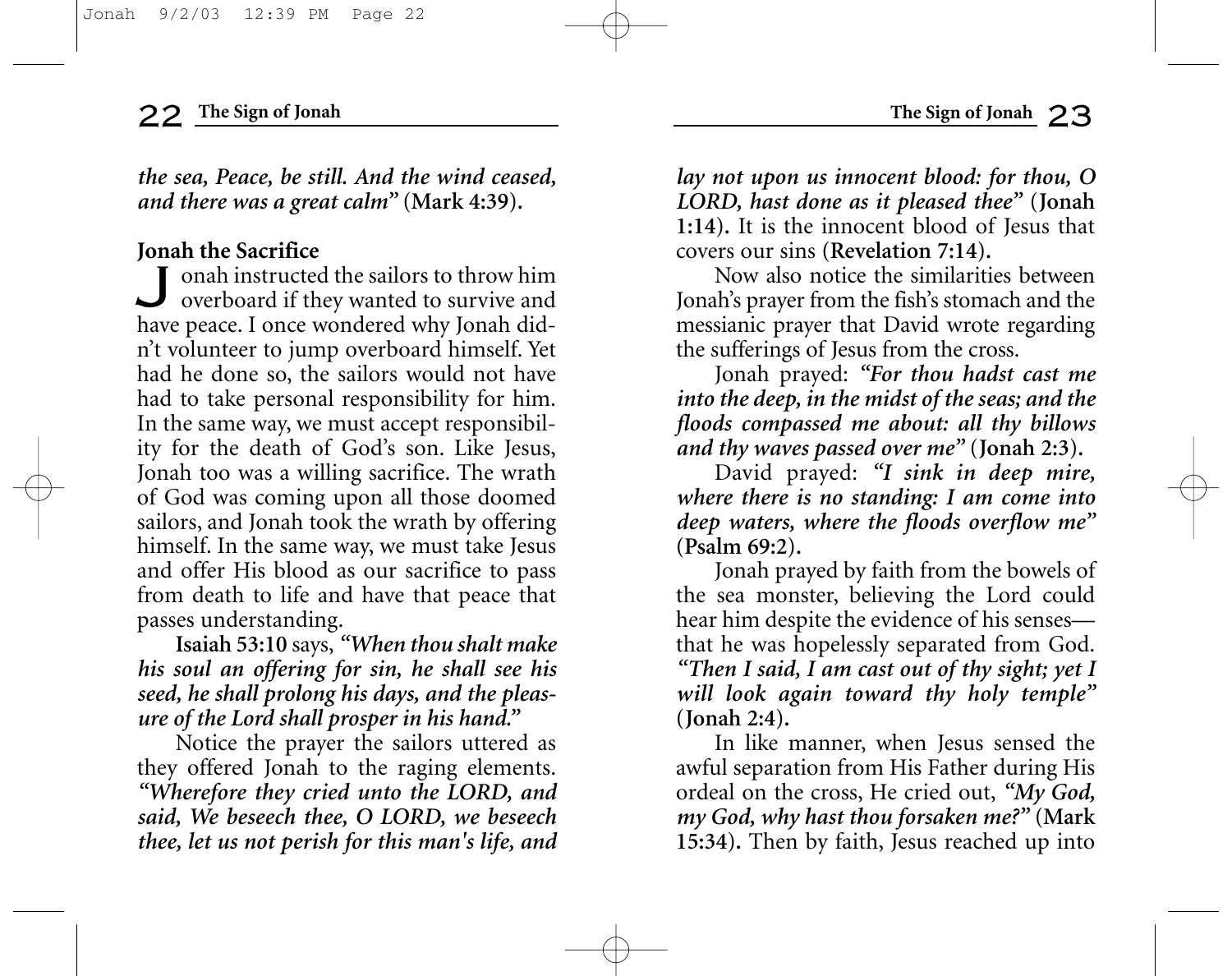the heavenly temple and prayed, *"Father, into thy hands I commend [commit] my spirit"* **(Luke 23:46).** This was a tremendous act of faith. Christ was bearing the incomprehensible guilt and sins of a lost world, and He felt the eternal and abysmal separation from His Father.

#### **The Times of Jonah and Jesus**

Many believe that the "sign of Jonah" was the three days and three nights. But notice how in the parallel passage found in the Gospel of Luke that Jesus never even mentions the time period. Rather, the emphasis of Christ is on the way His people rejected His ministry, preaching, and prophecy in contrast to the Ninevites, who received and repented at the preaching of Jonah.

**Luke 11:29-32** records: *"And when the people were gathered thick together, he [Jesus] began to say, This is an evil generation: they seek a sign; and there shall no sign be given it, but the sign of Jonas the prophet. For as Jonas was a sign unto the Ninevites, so shall also the Son of man be to this generation. ... The men of Nineveh shall rise up in the judgment with this generation, and shall condemn it: for they repented at the preach-* *ing of Jonas; and, behold, a greater than Jonas is here."*

After Jonah came out of the water, it took him three days to reach Nineveh. He then entered the city one-half day's journey, or 12 hours, **(John 11:9)** and preached that after 40 days, the city would be destroyed **(Jonah 3:3, 4).**

This same time sequence of three and one-half followed by 40 is found elsewhere in Scripture. For example, Elijah hid for three and one-half years during the famine and then fled for 40 days from Jezebel.

Now catch this! Just like Jonah, Jesus came up from the waters of baptism and preached to the Jews for three and one-half years, warning that in one generation (or 40 years), the city and Temple would be destroyed **(Matthew 12:41).** Because the nation of Israel did not listen and repent, it was destroyed. Only a small percentage of the Jewish people accepted Him and was ready. Could this happen again to the Church at the time of His second coming?

Here is another example that Jonah was a sign, or type, of Christ: Jonah's first message to the Ninevites when he came from the water was one of warning, which called them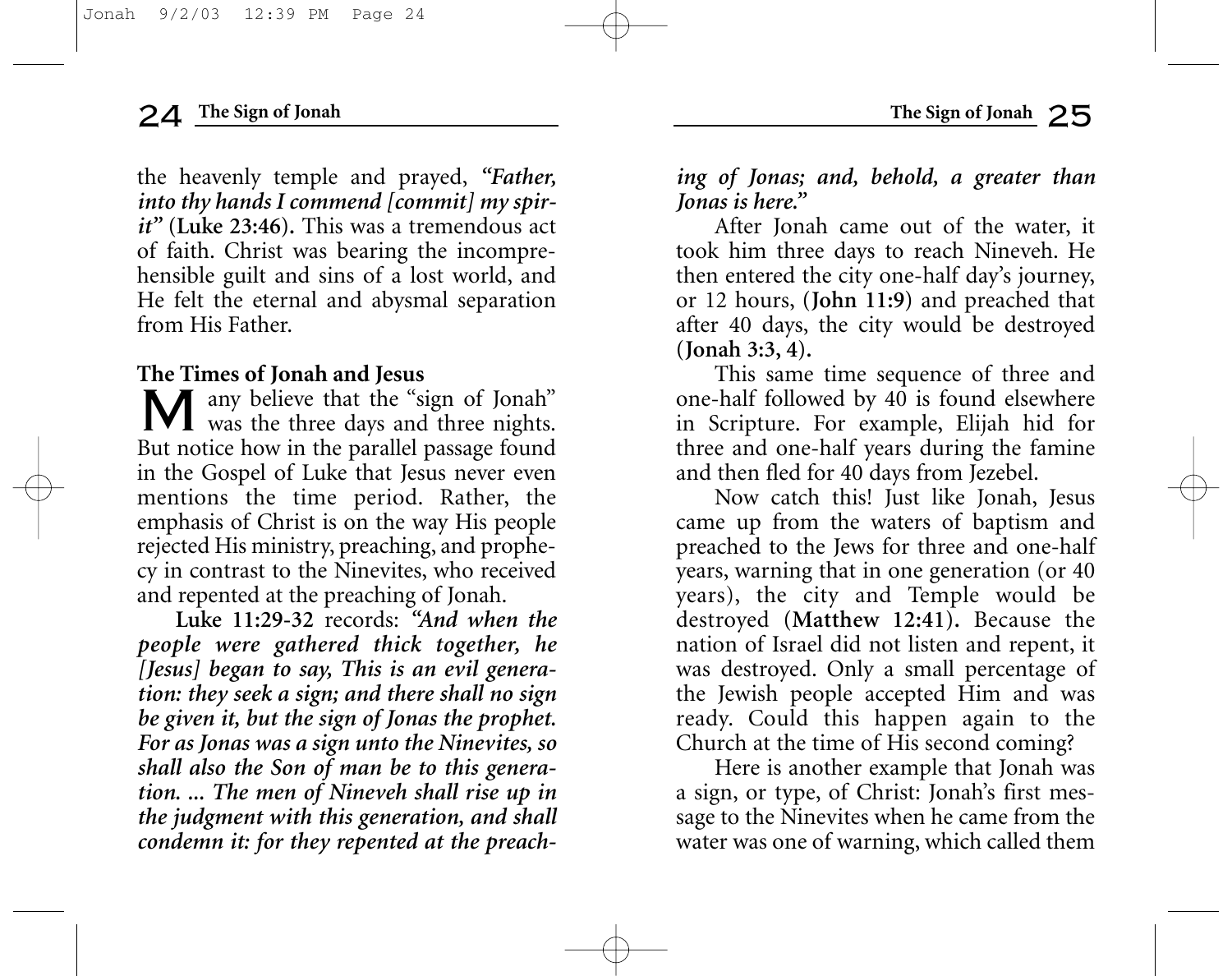to repentance. This was also the first message of Jesus after His baptism. From that time, Jesus began to preach *"Repent: for the kingdom of heaven is at hand"* **(Matthew 4:17).** *"I tell you, Nay: but, except ye repent, ye shall all likewise perish"* **(Luke 13:3).**

#### **Jonah Was Resurrected**

I esus told us that He would be a sign to His generation in the same way that Jonah was a sign to the Ninevites **(Luke 11:30).** The principle sign of Jesus to His people was the resurrection. *"Then answered the Jews and said unto him, 'What sign shewest thou unto us, seeing that thou doest these things?' Jesus answered and said unto them, Destroy this temple, and in three days I will raise it up. ... But he spake of the temple of his body" (John 2:18-21).*

As Jonah went down the streets of Nineveh, he most likely shared with his audience the highlights of his adventure and his virtual resurrection. No doubt Jonah, like Jesus, bore scars from his ordeal. As he went preaching, his clothes may still have been covered with bits of dried seaweed, and his skin could very well have been scarred with bleached freckles, raw from the digestive juices of the sea monster. Let's face it, God had, in effect, raised Jonah from a certain death.

Today, every real Christian has, like Jonah, experienced a type of resurrection and new life **(Romans 6:4).** We are each called to go where God sends us—without consulting our fears—and to preach a message of mercy and warning. Sadly, there are many in the world today, even in the church, who are turning away from these messages of warning. They will not believe unless they see signs and wonders, healings and miracles.

The sign Jesus gave to His generation is still valid today. For three days and nights, He took the punishment through suffering and the penalty through death. Then He rose again from the jaws of the grave. And most important, Jesus gave us His eternal Word to guide us to the kingdom. Christ said, *"If they hear not Moses and the prophets, neither will they be persuaded, though one rose from the dead"* **(Luke 16:31).**

### **Jonah and the Nation of Israel**

This study would not be complete without considering another dimension of Jonah's story. Many scholars agree that Jonah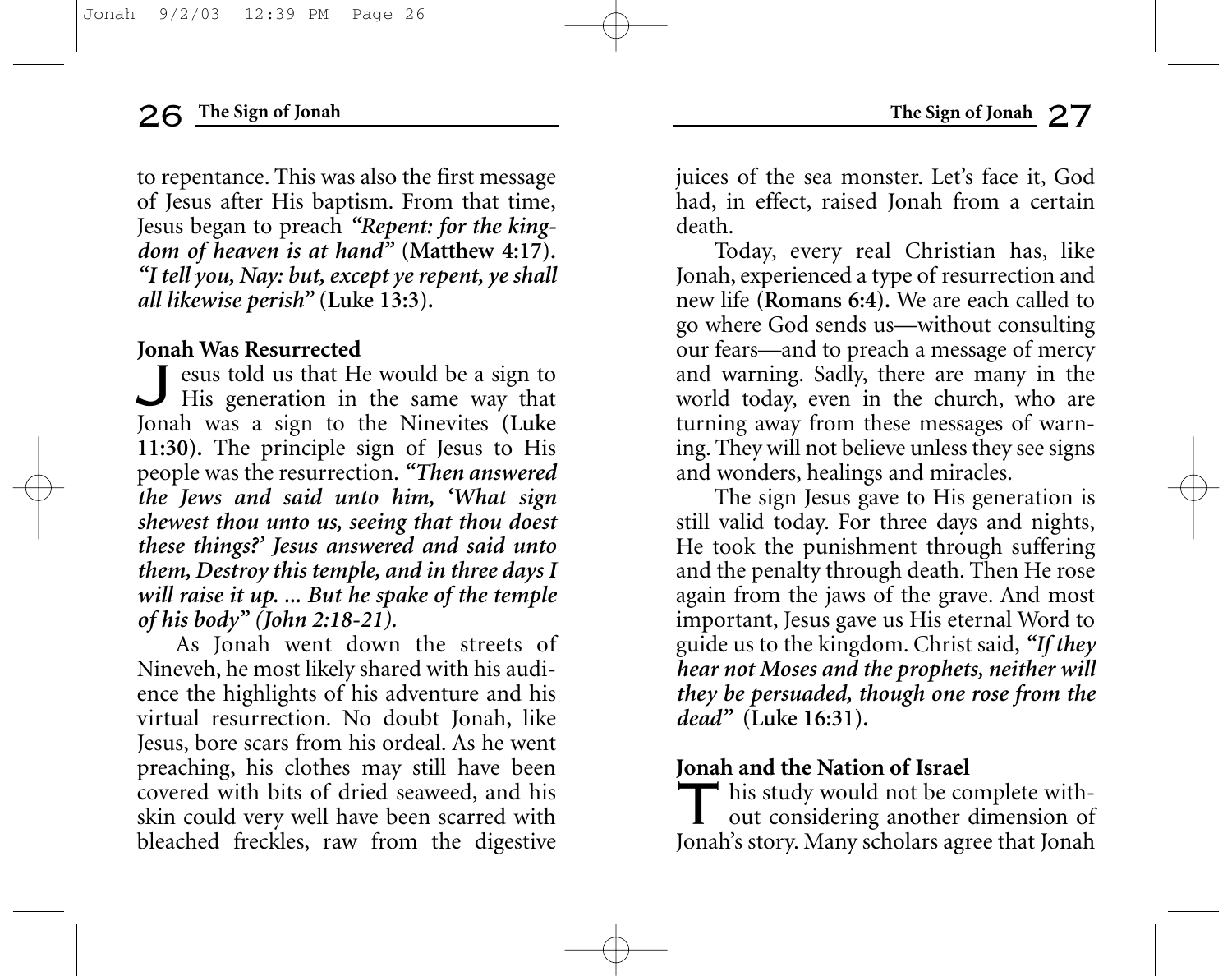is also a type of the nation of Israel. God placed the nation of Israel in the Promised Land and located them at the very crossroads of the continents that they might be a beacon of truth—a nation of priests pointing the pagans that surrounded them to Jehovah. *"And ye shall be unto me a kingdom of priests, and an holy nation"* **(Exodus 19:6).** Because of their refusal to preach to the heathen, God visited His people with captivity in Babylon. Jonah became a captive because he refused to preach to the people of Nineveh. Jonah was given another chance, and Israel was also granted emancipation from Babylon.

It is remarkable how in the story of Jonah, everyone seems to listen to God but Jonah. The sailors, the wind and waves, the fish, the Ninevites and their livestock, and even the gourd and the worm all obey God. Everyone and thing obeys but stubborn Jonah, who is supposed to be a prophet of God and yet is the only one who rebels against the Word of the Lord!

One of the central teachings of Jesus and the apostles was that *"many shall come from the east and west, and shall sit down with Abraham, and Isaac, and Jacob, in the king-* *dom of heaven. But the children of the kingdom shall be cast out into outer darkness: there shall be weeping and gnashing of teeth"* **(Matthew 8:11, 12).** Jonah seemed to resent that God heard the prayer of the pagans in Nineveh and forgave them. Likewise, the Jews wanted to kill Jesus when He said that God hears the heathen's prayers **(Luke 4:25-29).**

Why is it that the Church, like ancient Israel, seems so blasé regarding the message of warning and love we have be given? The world is yearning for truth; it's ready to listen. Jesus said, *"The harvest truly is plenteous, but the laborers are few"* **(Matthew 9:37).** The Church, like Jonah, is sleeping as the storm gathers strength. The pagans sailors are praying, and Jonah is snoring. The beggars lay at our gates, longing for a few crumbs of truth while the Church feasts, clad in purple. Unless we rouse to our duty, judgment will certainly come!

#### **Jonah Is a Symbol of the Lost**

I want to conclude with the most basic yet **I** most profound message found in Jonah's story. Jonah's experience is a message to the lost and to the backslider. The ones who have heard the Word of the Lord are to go east, but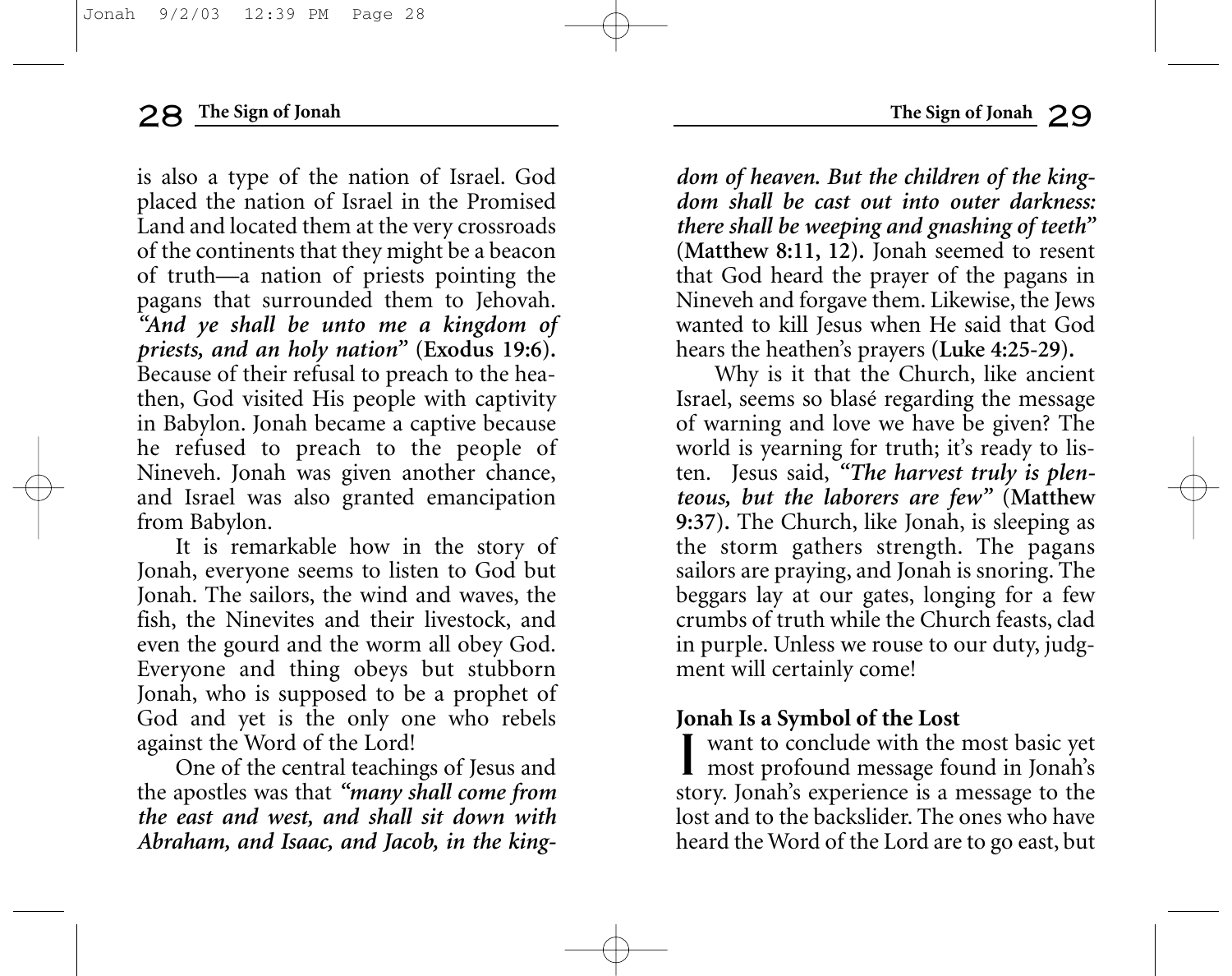they turn from the will of God and head west, thinking they will find some peace from the convicting voice of the Spirit.

Of course, it is a ridiculous thought to think even for a moment that you can hide from God.

*"Whither shall I go from thy spirit? or whither shall I flee from thy presence? If I ascend up into heaven, thou art there: if I make my bed in hell, behold, thou art there. If I take the wings of the morning, and dwell in the uttermost parts of the sea; Even there shall thy hand lead me, and thy right hand shall hold me"* **(Psalm 139:7–10).**

The backslider may even sleep for a time bound for judgment, but a storm will come. God sends the storm to save them. It may come in the form of financial reverses or a health or family crisis, but a storm will come to get their attention. One day, they will awake to find they are in the pig pen and come to their senses and pray. They will make that journey to the Father's house, and as soon as He sees them approach, He will run to meet them. *"Draw nigh to God, and he will draw nigh to you"* **(James 4:8).**

The classic *Moby Dick,* by Herman Melville, has a chapter titled *"The Sermon."* Within this compelling chapter, beautiful lyrics from an old English sailors hymn regard how God saves the lost the same way He saved Jonah.

*"The ribs and terrors in the whale, Arched over me a dismal gloom, While all God's sun-lit waves rolled by, And lift me deepening down to doom.*

*"I saw the opening maw of hell, With endless pains and sorrows there; Which none but they that feel can tell -* 

*Oh, I was plunging to despair. "In black distress, I called my God, When I could scarce believe him mine, He bowed his ear to my complaints - No more the whale did me confine. With speed he flew to my relief, As on a radiant dolphin borne; Awful, yet bright, as lightning shone The face of my Deliverer God. "My song for ever shall record That terrible, that joyful hour; I give the glory to my God, His all the mercy and the power."*

The message of Jonah is one of hope and salvation for the lost. You may feel you have wandered too far from God for Him to hear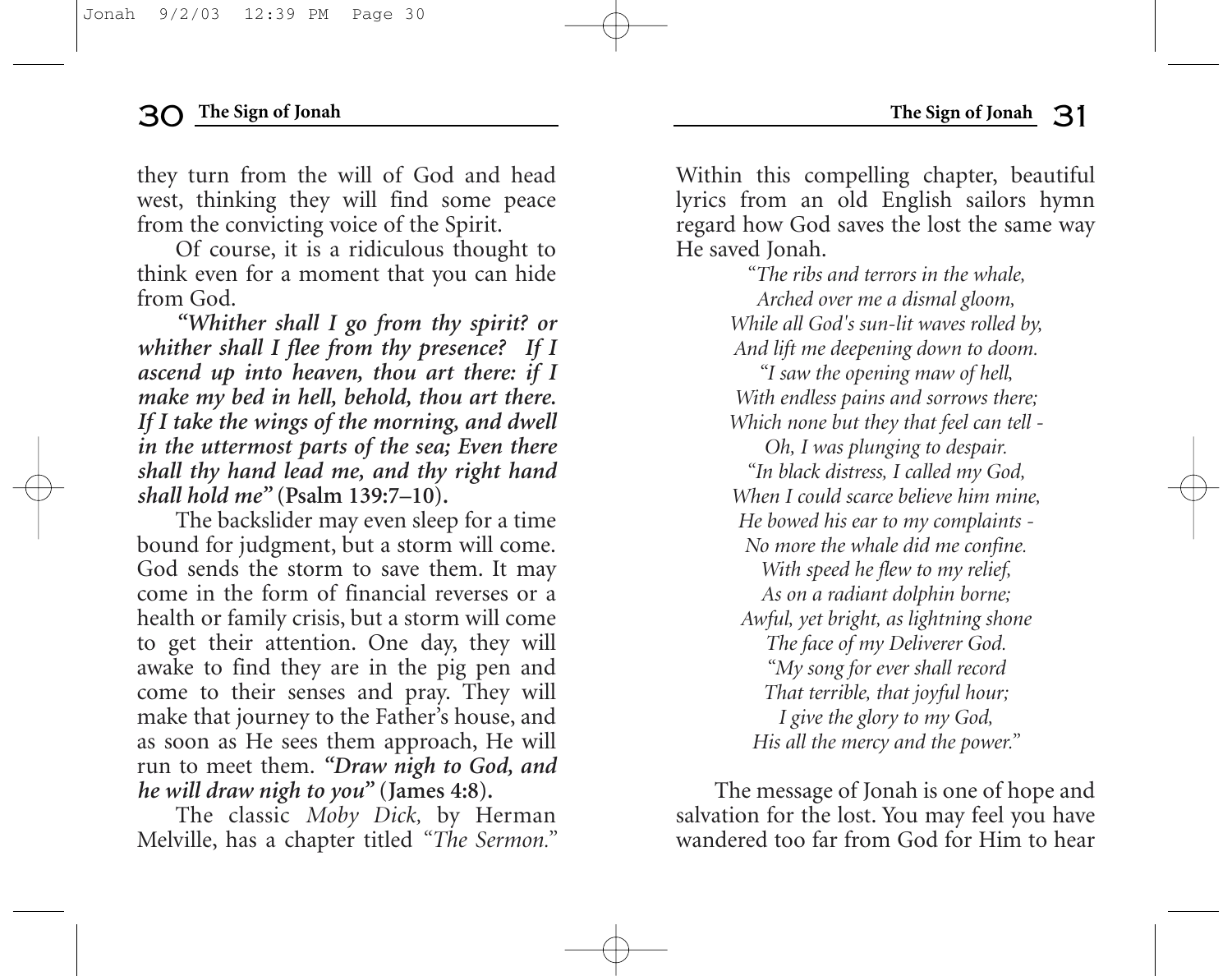your prayers. But remember, if Jonah could catapult a successful prayer from the lowest and darkest place on earth to the Almighty in His Temple, you can as well! *"And the LORD spake unto the fish, and it vomited out Jonah upon the dry land"* **(Jonah 2:10).** He not only gave Jonah another chance, but He had the sea monster beach himself to place Jonah on solid ground. God is merciful!

You may feel your situation is bleak, but if God saved Jonah from his hopeless circumstances, He can surely deliver you. Also remember, God saved Jonah and then gave him a job to do. The Lord has a mission and ministry for everyone, including you. We come to Jesus in the great invitation, then we go for Jesus in the great commission. Come to him now then say, *"Here am I Lord, send me"* **(Isaiah 6:8).**

# **DOUG BATCHELOR**

*(There may be some "Jonahs" reading this booklet now. God has called you to do evangelism, but you are fleeing to Tarshish on a stormy sea. Write Amazing Facts now and inquire about the Amazing Facts College of Evangelism, our Bible-training program.)*



Visit us online at **www.amazingfacts.org** and check out our online catalog filled with other great books, videos, CDs, audiotapes, and more!

# Or call **1-800-538-7275**

Don't miss our FREE online Bible Prophecy course at **www.bibleuniverse.com** Enroll today and

*expand your universe!*